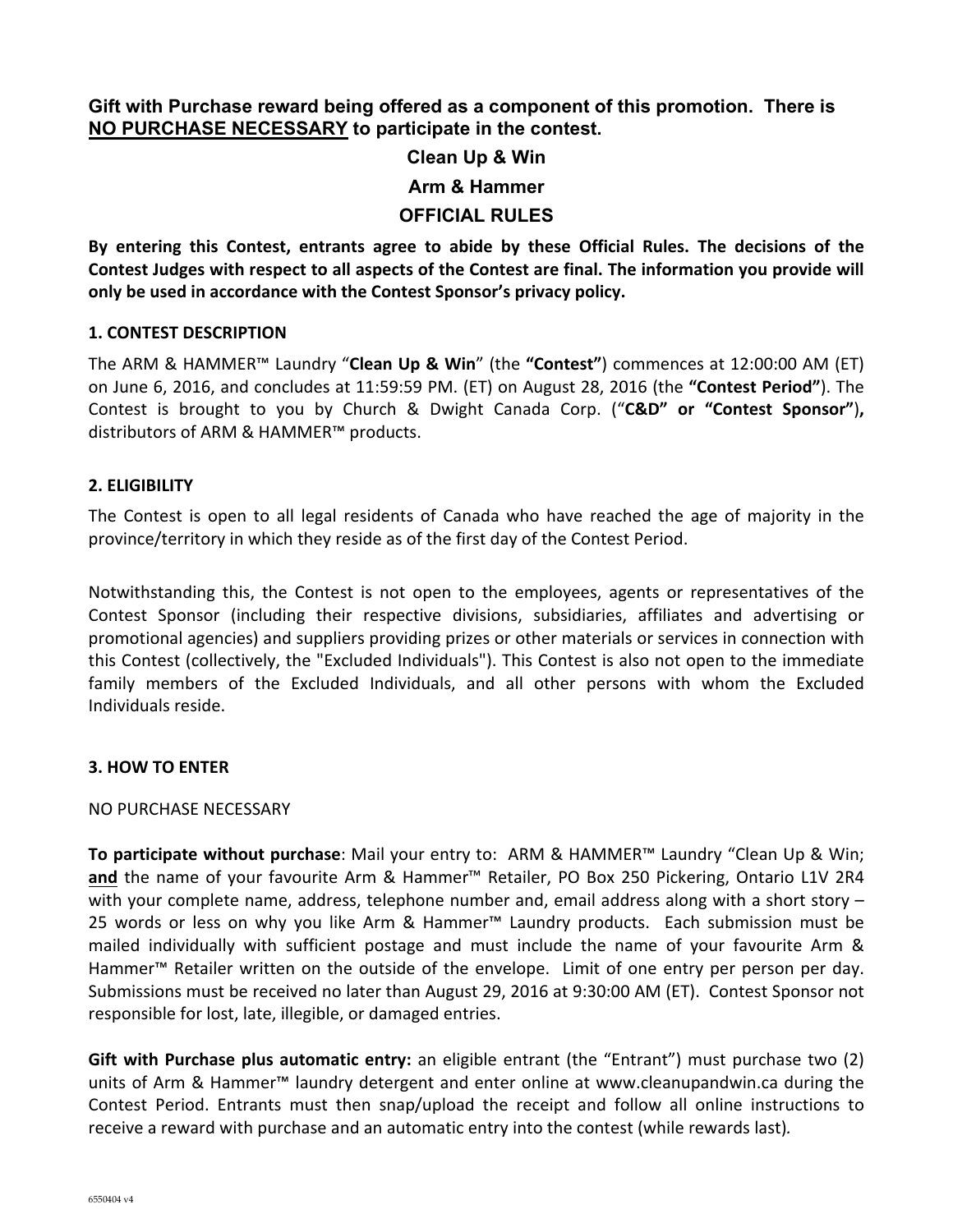With the purchase of two (2) Arm & Hammer™ Liquid Laundry Detergent Entrant shall receive 1 credit to put towards rewards.

With the purchase of one (1) Arm & Hammer<sup>m</sup> Liquid Laundry Detergent and one (1) Arm & Hammer™ Unit Dose Laundry Detergent Entrant shall receive two (2) credits to put towards rewards. With the purchase of two (2) Arm & Hammer<sup>M</sup> Unit Dose Laundry Detergent Entrant shall receive three (3) credits to put towards rewards.

There is a limit of one (1) entry per person per day. Entries will be carried forward through all subsequent draws within the contest period.

# **4. PRIZES AND WINNER DETERMINATION**

**Grand Prize:** There will be One (1) Grand prize of a cheque \$10,000 CDN. The grand prize draw will be held on August 29, 2016 at 10:00:00 AM (ET) from all eligible entries received during the contest period.

**Monthly Prizes**: At the end of each 4 week period ending July 3<sup>rd</sup>; July 31<sup>st</sup> and August 28<sup>th</sup> a draw will be conducted for a prize of a \$1,000 CDN Visa Gift Card. Three random draws will take place July  $4^{\text{th}}$ ; August  $2^{nd}$  and August  $29^{th}$  2016 at 10:00:00 AM (ET) for submissions received during the three respective periods.

| <b>Monthly (4 week) Period</b> | <b>Period Starts</b>                                           | <b>Period Ends</b>             |
|--------------------------------|----------------------------------------------------------------|--------------------------------|
| Period #1                      | June 6, 2016 at 12:00:00 AM   July 3, 2016 at 23:59:59 PM (ET) |                                |
|                                | (ET)                                                           |                                |
| Period #2                      | July 4, 2016 at 12:00:00 AM (ET)                               | July 31, 2016 at 23:59:59 PM   |
|                                |                                                                | (ET)                           |
| Period #3                      | August 1, 2016 at 12:00:00 AM                                  | August 28, 2016 at 23:59:59 PM |
|                                | (ET)                                                           | (ET)                           |

**WEEKLY PRIZE DRAWS:** Starting Monday, June 13<sup>th</sup>, 2016 there will be a random weekly draw conducted every Monday at 10:00:00 AM (ET) from all eligible entries received the previous week (Monday at 12:00:00 AM (ET) to Sunday at 11:59:59 PM (ET)) for two (2) weekly prize winners. The last weekly draw will take place on Monday, August 29<sup>th</sup>, 2016 at 10:00:00 AM (ET). Each weekly prize draw will consist of one (1) \$100 CDN VISA Gift Card.

Odds of winning a prize will be dependent on the total number of entries received during the weekly, 4 week and final Contest Period. All contest draws will take place at the contest judging organization in Pickering, Ontario.

Limit of one weekly prize, one monthly prize and one Grand prize per person or household throughout the contest period.

If a provisional winner is not in compliance with these Official rules ("**Official Rules**"), the Contest Judges shall disqualify such Entrant from the Contest and select further Entrants from the remaining eligible entries until a winner is finally declared.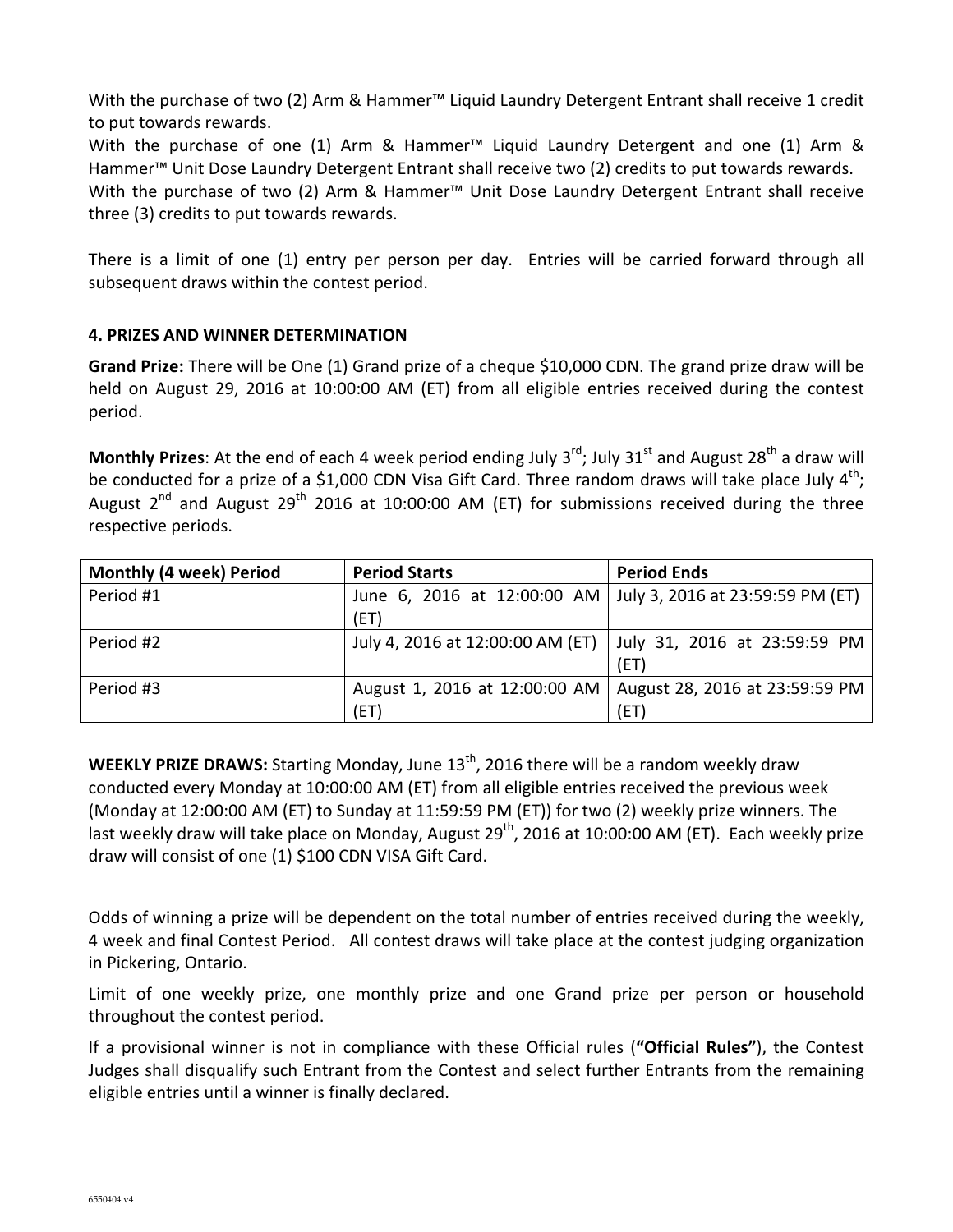In the event of a dispute regarding the identity of an Entrant, the Entry will be deemed to have been made by the authorized account holder of the email address submitted at the time of entry, where **"authorized account holder"** is defined as the natural person who is assigned to an email address by an Internet access or online service provider, or other person or organization responsible for assigning email addresses for the domain associated with the email address submitted at the time of entry.

#### **5. CONTACT WITH PROVISIONAL WINNERS AND FINALIZATION OF WINNERS**

In order to be declared an official winner by the Contest Sponsor or its appointed Contest judges (separately and together "Contest Judges"), a provisional winner must be in compliance with these Official Rules and, in particular, the following:

5.1 Comply with the Contest entry procedures in section 3 above, as applicable.

5.2 The provisional winner must have been responsive by email within the time limits indicated in these Official Rules to attempted contact by Contest Sponsor or its agents.

5.3 All provisional winners must complete, sign and return a standard form declaration of eligibility, compliance and release/indemnity in favour of the Releases described therein **("Release Documentation"**). The Release Documentation will contain a mathematical skilltesting question which all provisional winners must correctly answer in order to qualify to receive their applicable prize.

5.4 Any prize (or prize portion) forfeited by any winner may, at the Contest Sponsor's option, be awarded to an alternate Entrant.

If a provisional winner is determined to not be in compliance with the Official Rules, the Contest Judges shall disqualify such provisional winner from the Contest and the next Entrant selected from the remaining eligible entries shall become the provisional winner ("alternate provisional winner").

After an email is sent and/or a telephone call is made to a provisional winner, that provisional winner shall have five (5) business days to reply to the phone call and/or email to claim the corresponding prize, failing which the provisional winner may be disqualified in favour of an alternate provisional winner. Similarly, after Release Documentation is sent to a provisional winner, that provisional winner shall have five (5) business days from receipt thereof to execute and return the Release Documentation, failing which the provisional winner may be disqualified in favour of an alternate provisional winner.

Entrants will not be individually contacted, except for selected Entrant provisional winners and alternate provisional winners (if any), who will be contacted by email in the case of the weekly and monthly draws and/or telephone in the case of the grand prize draw.

#### **6. GENERAL**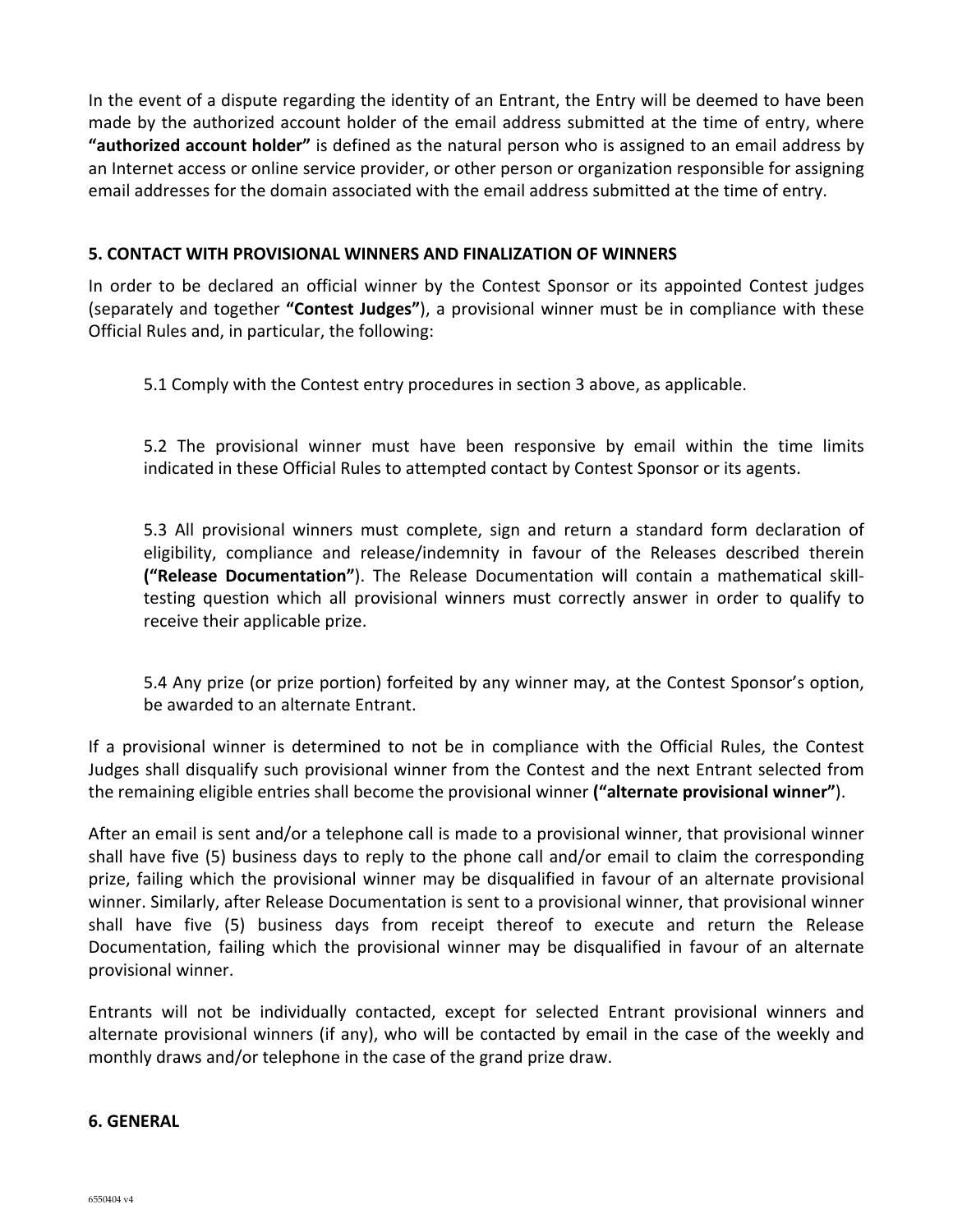6.1. The decisions of the Contest Judges and Contest Sponsor are final, and Entrants agree to abide by all of the instructions and decisions of the Contest Judges and Contest Sponsor. In the event of any dispute regarding the interpretation of these Official Rules or any decision rendered by the Contest Judges or Contest Sponsor, the decision or interpretation of the Contest Judges shall prevail.

6.2. All entries become the sole property of, and are subject to verification by the Contest Sponsor. Any entry that is illegible, incomplete, altered, or contains false information, is invalid. 

6.3. Any attempt to tamper with the entry process, interfere with these Official Rules and Regulations, deliberately damage any website or undermine the administration, security or legitimate operation of the Contest, (collectively referred to as "Prohibited Acts"), is a violation of law, and the Contest Sponsor reserves the right to seek damages and/or other relief from all persons responsible for such acts to the fullest extent permitted by law, which may include banning or disqualifying Entrants from this and future C&D contests. For further clarity, Prohibited Acts include, without limitation:

(i) Use of automated equipment - the use of any automated equipment to participate in this contest is prohibited.

6.4. The Contest Sponsor assumes no responsibility for: entries lost, stolen, delayed, damaged or misdirected, or for the failure, interruption, technical malfunction or delay of any email or other communication to be received, for any reason; any incorrect or inaccurate information, whether caused by Contest website users or by an equipment or programming associated with or utilized in the Contest by any technical or human error which may occur in the processing of entries in the Contest; problems with the function of any website or website feature howsoever caused; the malfunction of, or damage caused to, any telephone network or lines, computer equipment, data or software, online systems, servers or access providers; any functionality lost due to not having cookies enabled; traffic congestion on the Internet; the security or privacy of information transmitted via computer networks; or for breaches of privacy due to interference by third party computer "hackers".

6.5. Prizes are non-transferable, must be accepted as awarded by Contest Sponsor and cannot be exchanged by a declared winner for cash or other substitutes. The refusal by an Entrant to accept any prize releases and forever discharges the Contest Sponsor and their agents of all obligations related to the prize, including delivery. The provisional prize winner must sign the Release Documentation as specified in paragraph

6.6. Subject to applicable law and the approval of the Régie des alcools, des courses et des jeux in Quebec, Contest Sponsor reserves the right, at its sole discretion and without prior notice, to amend, cancel, close, suspend or reinstate this Contest at any time and for any reason whatsoever.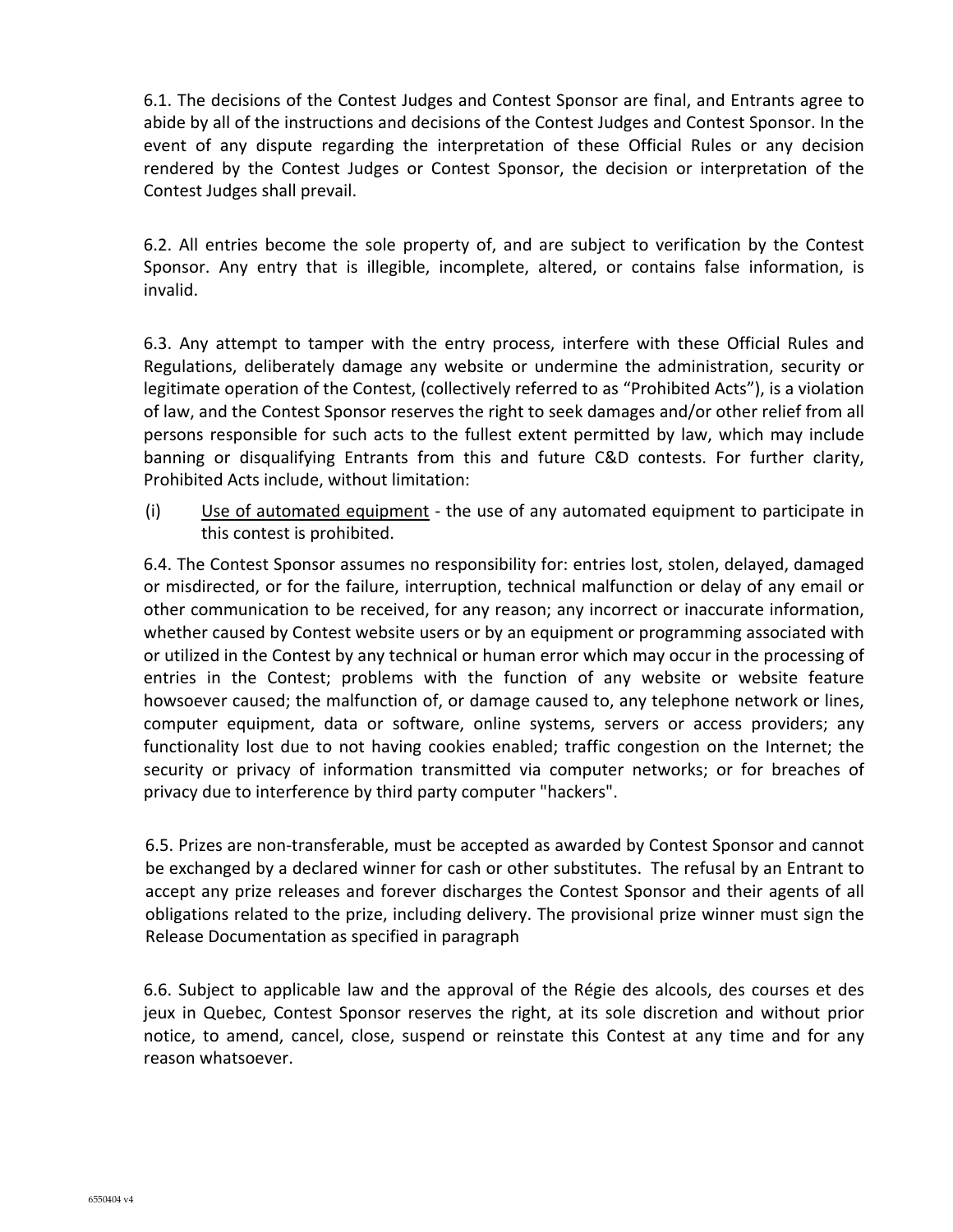6.7. Subject to applicable law and the approval of the Régie des alcools, des courses et des jeux in Quebec, the Contest Sponsor reserves the right, in its sole and absolute discretion, and without prior notice, to adjust any of the dates and/or timeframes stipulated in these Official Rules, to the extent necessary, for purposes of verifying compliance by any Entrant or Entry with these Official Rules, or as a result of technical problems, or in light of any other circumstances which, in the opinion of the Contest Sponsor, in its sole and absolute discretion, affect the proper administration of the Contest as contemplated in these Official Rules.

6.8. By entering the Contest, each Entrant agrees to abide by these Official Rules and Regulations, which are subject to change without notice to Contest Entrants individually, and each Entrant releases the Contest Sponsor, its parents, affiliates, subsidiaries, directors, officers, employees, representatives, agents and advertising and promotional agencies, from any damage, loss or liability suffered as a result of or arising from the Entrant's participation in Contest or the use of any prize.

6.9. RELEASE/PRIVACY/USE OF APPLICANT INFORMATION: By entering this Contest, each Entrant agrees: (a) to use of Entrant's personal information by the Contest Sponsor for the sole purposes of administering the Contest and awarding prizes; and (b) to execute the Release Documentation described in these Official Rules. Entrants' personal information will not be provided to any third parties or used for marketing purposes. By accepting a Grand Prize or a First Prize, a prize winner grants permission to the Contest Sponsor to use his or her name, photograph, likeness, voice, prize information and/or biographical information for publicity and promotional purposes in connection with the Contest without further compensation, unless prohibited by law.

6.10. The Contest is void where prohibited by law and is subject to all applicable federal, provincial and municipal laws and regulations.

6.11. The Contest and these Official Rules shall be exclusively governed by and construed in accordance with the laws of the province of Ontario. Any dispute shall be adjudicated in the courts sitting in Toronto, Ontario.

6.12. In the event of any discrepancy or inconsistency between the English language version and the French language version of the Official Rules, as applicable, the English version shall prevail, govern and control.

6.13. **For Quebec Residents:** Any litigation respecting the conduct or organization of a publicity contest may be submitted to the Régie des alcools, des courses et des jeux for a ruling. Any litigation respecting the awarding of a prize may be submitted to the Régie only for the purpose of helping the parties reach a settlement.